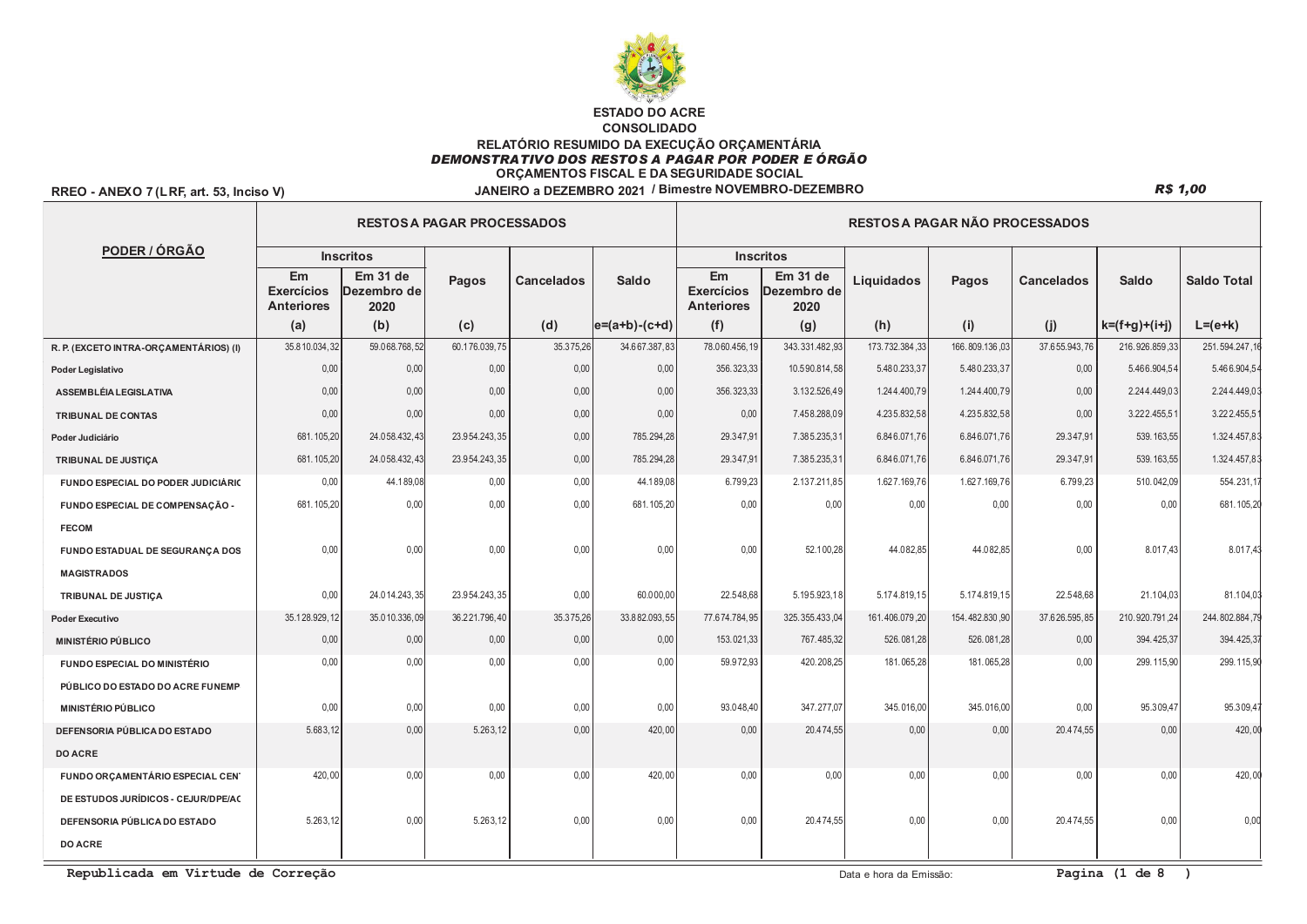

## RREO - ANEXO 7 (LRF, art. 53, Inciso V)

|                                     |                                              |                                 | <b>RESTOS A PAGAR PROCESSADOS</b> |                   |                  | RESTOS A PAGAR NÃO PROCESSADOS               |                                 |              |              |                   |                 |                    |  |  |
|-------------------------------------|----------------------------------------------|---------------------------------|-----------------------------------|-------------------|------------------|----------------------------------------------|---------------------------------|--------------|--------------|-------------------|-----------------|--------------------|--|--|
| PODER / ÓRGÃO                       |                                              | <b>Inscritos</b>                |                                   |                   |                  |                                              | <b>Inscritos</b>                |              |              |                   |                 |                    |  |  |
|                                     | Em<br><b>Exercícios</b><br><b>Anteriores</b> | Em 31 de<br>Dezembro de<br>2020 | Pagos                             | <b>Cancelados</b> | Saldo            | Em<br><b>Exercícios</b><br><b>Anteriores</b> | Em 31 de<br>Dezembro de<br>2020 | Liquidados   | Pagos        | <b>Cancelados</b> | <b>Saldo</b>    | <b>Saldo Total</b> |  |  |
|                                     | (a)                                          | (b)                             | (c)                               | (d)               | $ e=(a+b)-(c+d)$ | (f)                                          | (g)                             | (h)          | (i)          | (j)               | $k=(f+g)+(i+j)$ | $L = (e+k)$        |  |  |
| SECRETARIA DE ESTADO DA CASA CIVIL  | 0,00                                         | 0,00                            | 0,00                              | 0,00              | 0,00             | 0,00                                         | 106.648,24                      | 106.648,24   | 106.648,24   | 0,00              | 0,00            | 0,00               |  |  |
| SECRETARIA DE ESTADO DA CASA CIVIL  | 0,00                                         | 0,00                            | 0.00                              | 0.00              | 0,00             | 0.00                                         | 106.648.24                      | 106.648,24   | 106.648,24   | 0.00              | 0.00            | 0,00               |  |  |
| <b>CASA MILITAR</b>                 | 0,00                                         | 8.209,99                        | 8.209,99                          | 0,00              | 0,00             | 0,00                                         | 372.000,00                      | 372.000,00   | 372.000,00   | 0,00              | 0,00            | 0,00               |  |  |
| REPRESENTAÇÃO DO GOVERNO EM         | 0.00                                         | 0,00                            | 0.00                              | 0.00              | 0,00             | 0.00                                         | 23.146,89                       | 19.298,92    | 19.298,92    | 3.847,97          | 0.00            | 0,00               |  |  |
| <b>BRASÍLIA.</b>                    |                                              |                                 |                                   |                   |                  |                                              |                                 |              |              |                   |                 |                    |  |  |
| POLÍCIA CIVIL DO ESTADO DO ACRE -   | 3.148,20                                     | 1.702.611,87                    | 774.924,50                        | 0,00              | 930.835,57       | 183.947,58                                   | 815.435,26                      | 737.278,15   | 605.278,15   | 0,00              | 394.104,69      | 1.324.940,26       |  |  |
| <b>PCAC</b>                         |                                              |                                 |                                   |                   |                  |                                              |                                 |              |              |                   |                 |                    |  |  |
| FUNDO ESTADUAL DE SEGURANÇA PÚB     | 214,20                                       | 1.667.431,78                    | 763.978,50                        | 0,00              | 903.667,48       | 0,00                                         | 202.964,00                      | 199.845,50   | 199.845,50   | 0,00              | 3.118,50        | 906.785,98         |  |  |
| <b>FUNDESEG.</b>                    |                                              |                                 |                                   |                   |                  |                                              |                                 |              |              |                   |                 |                    |  |  |
| POLÍCIA CIVIL DO ESTADO DO ACRE -   | 2.934,00                                     | 35.180,09                       | 10.946,00                         | 0,00              | 27.168.09        | 183.947.58                                   | 612.471.26                      | 537.432.65   | 405.432.65   | 0,00              | 390.986.19      | 418.154.28         |  |  |
| <b>PCAC</b>                         |                                              |                                 |                                   |                   |                  |                                              |                                 |              |              |                   |                 |                    |  |  |
| PROCURADORIA GERAL DO ESTADO - PG   | 0.00                                         | 13.585,47                       | 13.585.47                         | 0,00              | 0,00             | 0.00                                         | 2.162.104,97                    | 2.162.104,97 | 2.162.104.97 | 0.00              | 0,00            | 0,00               |  |  |
| FUNDO ORÇAMENTÁRIO ESPECIAL CEN'    | 0,00                                         | 13.585,47                       | 13.585,47                         | 0,00              | 0,00             | 0.00                                         | 128.995,59                      | 128.995,59   | 128.995,59   | 0,00              | 0,00            | 0,00               |  |  |
| DE ESTUDOS JURÍDICOS - CEJUR/PGE/AC |                                              |                                 |                                   |                   |                  |                                              |                                 |              |              |                   |                 |                    |  |  |
| PROCURADORIA GERAL DO ESTADO - PO   | 0,00                                         | 0,00                            | 0,00                              | 0,00              | 0,00             | 0.00                                         | 2.033.109.38                    | 2.033.109.38 | 2.033.109.38 | 0.00              | 0,00            | 0,00               |  |  |
| POLÍCIA MILITAR DO ESTADO           | 0,00                                         | 0,00                            | 0,00                              | 0,00              | 0,00             | 121.720,51                                   | 3.699.339,07                    | 2.547.100,69 | 2.547.100,69 | 399.616,00        | 874.342,89      | 874.342,89         |  |  |
| <b>DO ACRE - PMAC</b>               |                                              |                                 |                                   |                   |                  |                                              |                                 |              |              |                   |                 |                    |  |  |
| FUNDO ESTADUAL DE SEGURANÇA PÚB     | 0,00                                         | 0,00                            | 0,00                              | 0,00              | 0,00             | 0.00                                         | 749.616,00                      | 0,00         | 0,00         | 399.616,00        | 350.000,00      | 350.000,00         |  |  |
| <b>FUNDESEG</b>                     |                                              |                                 |                                   |                   |                  |                                              |                                 |              |              |                   |                 |                    |  |  |
| POLÍCIA MILITAR DO ESTADO           | 0,00                                         | 0,00                            | 0,00                              | 0,00              | 0,00             | 121.720,51                                   | 2.949.723,07                    | 2.547.100,69 | 2.547.100,69 | 0,00              | 524.342,89      | 524.342,89         |  |  |
| <b>DO ACRE - PMAC</b>               |                                              |                                 |                                   |                   |                  |                                              |                                 |              |              |                   |                 |                    |  |  |
| <b>CORPO DE BOMBEIROS MILITAR</b>   | 20.236.75                                    | 3.413,90                        | 13.153.90                         | 0.00              | 10.496.75        | 335.235.69                                   | 1.052.064.19                    | 200.906.09   | 200.906.09   | 0,00              | 1.186.393,79    | 1.196.890.5        |  |  |
| DO ESTADO DO ACRE - CBMAC           |                                              |                                 |                                   |                   |                  |                                              |                                 |              |              |                   |                 |                    |  |  |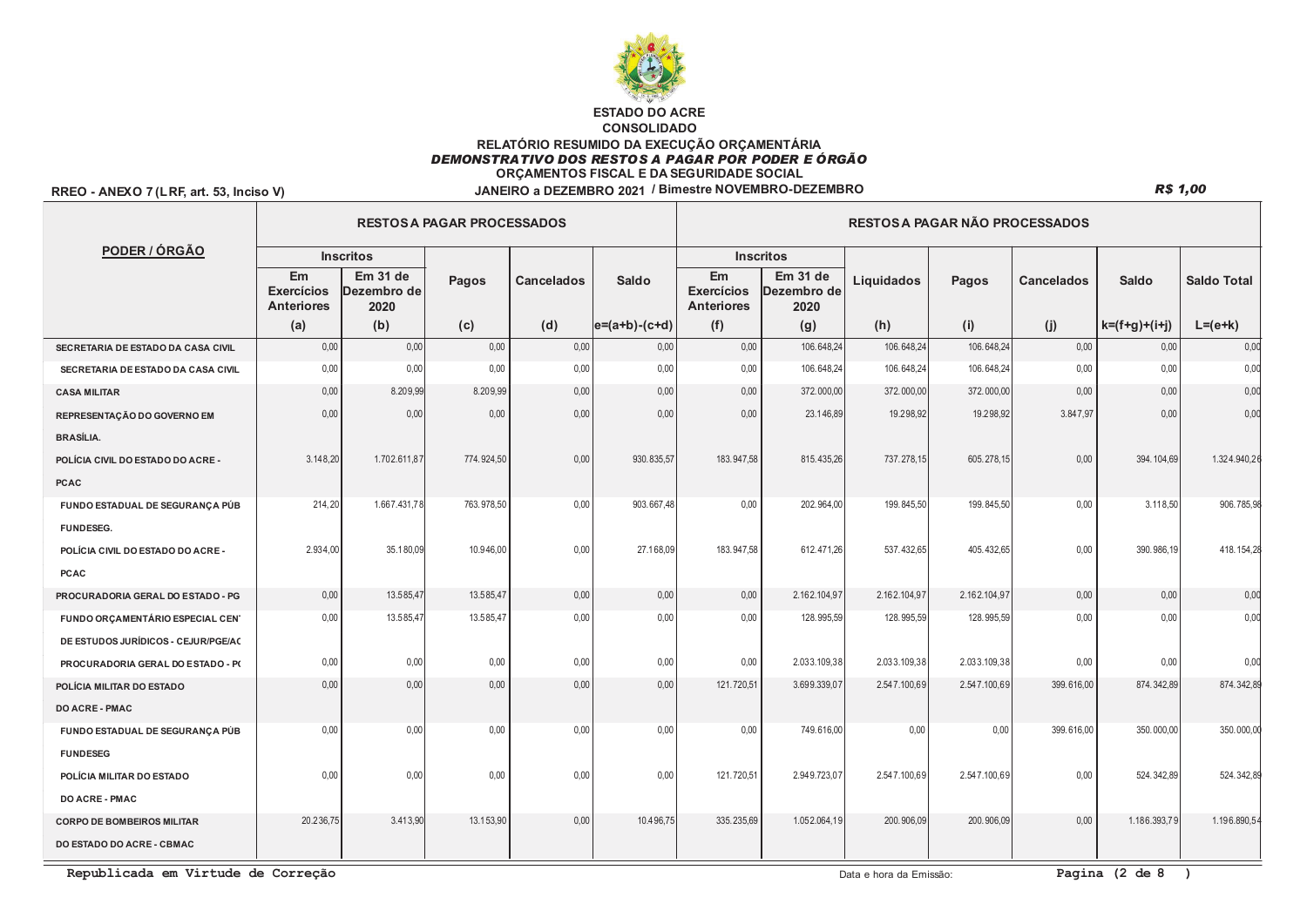

#### RREO - ANEXO 7 (LRF, art. 53, Inciso V)

|                                    |                                              |                                 | <b>RESTOS A PAGAR PROCESSADOS</b> |                   |                   | <b>RESTOS A PAGAR NÃO PROCESSADOS</b>        |                                 |              |              |                   |                 |                    |  |  |
|------------------------------------|----------------------------------------------|---------------------------------|-----------------------------------|-------------------|-------------------|----------------------------------------------|---------------------------------|--------------|--------------|-------------------|-----------------|--------------------|--|--|
| PODER / ÓRGÃO                      |                                              | <b>Inscritos</b>                |                                   |                   |                   |                                              | <b>Inscritos</b>                |              |              |                   |                 |                    |  |  |
|                                    | Em<br><b>Exercícios</b><br><b>Anteriores</b> | Em 31 de<br>Dezembro de<br>2020 | Pagos                             | <b>Cancelados</b> | Saldo             | Em<br><b>Exercícios</b><br><b>Anteriores</b> | Em 31 de<br>Dezembro de<br>2020 | Liquidados   | Pagos        | <b>Cancelados</b> | <b>Saldo</b>    | <b>Saldo Total</b> |  |  |
|                                    | (a)                                          | (b)                             | (c)                               | (d)               | $ e=(a+b)-(c+d) $ | (f)                                          | (g)                             | (h)          | (i)          | (j)               | $k=(f+g)+(i+j)$ | $L=(e+k)$          |  |  |
| FUNDO ESP. DO CORPO DE BOMBEIROS   | 4.039,00                                     | 1.913,90                        | 1.663,90                          | 0,00              | 4.289,00          | 35.979,48                                    | 328.913,66                      | 183.986,84   | 183.986,84   | 0,00              | 180.906,30      | 185.195,30         |  |  |
| MILITAR DO ESTADO DO ACRE FUNESBO  |                                              |                                 |                                   |                   |                   |                                              |                                 |              |              |                   |                 |                    |  |  |
| <b>CORPO DE BOMBEIROS MILITAR</b>  | 16.197,75                                    | 1.500,00                        | 11.490,00                         | 0,00              | 6.207,75          | 299.256,21                                   | 723.150,53                      | 16.919,25    | 16.919,25    | 0,00              | 1.005.487,49    | 1.011.695,24       |  |  |
| DO ESTADO DO ACRE - CBMAC          |                                              |                                 |                                   |                   |                   |                                              |                                 |              |              |                   |                 |                    |  |  |
| SECRETARIA DE ESTADO DE COMUNICAÇ  | 0,00                                         | 0,00                            | 0,00                              | 0.00              | 0,00              | 0.00                                         | 1.076.242,82                    | 527.265,65   | 527.265,65   | 548.977,17        | 0.00            | 0,00               |  |  |
| - SECOM                            |                                              |                                 |                                   |                   |                   |                                              |                                 |              |              |                   |                 |                    |  |  |
| FUNDAÇÃO ALDEIA DE COMUNICAÇÃO     | 0,00                                         | 0,00                            | 0,00                              | 0,00              | 0,00              | 0,00                                         | 39.600,00                       | 39.600,00    | 39.600,00    | 0,00              | 0,00            | 0,00               |  |  |
| DO ACRE - FUNDAC                   |                                              |                                 |                                   |                   |                   |                                              |                                 |              |              |                   |                 |                    |  |  |
| SECRETARIA DE ESTADO DE COMUNICA   | 0,00                                         | 0,00                            | 0,00                              | 0,00              | 0,00              | 0,00                                         | 1.036.642,82                    | 487.665,65   | 487.665,65   | 548.977,17        | 0,00            | 0,00               |  |  |
| - SECOM                            |                                              |                                 |                                   |                   |                   |                                              |                                 |              |              |                   |                 |                    |  |  |
| SECRETARIA DE ESTADO DE PLANEJAMEI | 39.180,73                                    | 198.778,61                      | 120.822,13                        | 15.969,55         | 101.167.66        | 447.849,31                                   | 9.742.534,57                    | 4.379.123,75 | 4.247.123,75 | 5.272.625,92      | 670.634,21      | 771.801,87         |  |  |
| TO E GESTÃO - SEPLAG.              |                                              |                                 |                                   |                   |                   |                                              |                                 |              |              |                   |                 |                    |  |  |
| FUNDES - FOLHA DE PAGAMENTO DE     | 10.946,90                                    | 20.269,76                       | 8.257,53                          | 0,00              | 22.959,13         | 0,00                                         | 43.356,84                       | 43.356,84    | 43.356,84    | 0,00              | 0,00            | 22.959,1           |  |  |
| PESSOAL / SAÚDE                    |                                              |                                 |                                   |                   |                   |                                              |                                 |              |              |                   |                 |                    |  |  |
| SECRETARIA DE ESTADO DE PLANEJAMI  | 28.233,83                                    | 178.508,85                      | 112.564,60                        | 15.969,55         | 78.208,53         | 447.849,31                                   | 9.699.177,73                    | 4.335.766,91 | 4.203.766,91 | 5.272.625,92      | 670.634,21      | 748.842,74         |  |  |
| TO E GESTÃO - SEPLAG.              |                                              |                                 |                                   |                   |                   |                                              |                                 |              |              |                   |                 |                    |  |  |
| SECRETARIA DE ESTADO DA FAZENDA -  | 35.815,16                                    | 0,00                            | 0,00                              | 327, 16           | 35.488,00         | 108.384,01                                   | 848.124,35                      | 532.327,97   | 532.327,97   | 242.755,68        | 181.424,71      | 216.912,7          |  |  |
| <b>SEFAZ</b>                       |                                              |                                 |                                   |                   |                   |                                              |                                 |              |              |                   |                 |                    |  |  |
| JUNTA COMERCIAL DO ESTADO DO ACR   | 327, 16                                      | 0,00                            | 0,00                              | 327, 16           | 0,00              | 20.896,45                                    | 326.914,52                      | 110.002,43   | 110.002,43   | 237.808,54        | 0,00            | 0,00               |  |  |
| <b>JUCEAC</b>                      |                                              |                                 |                                   |                   |                   |                                              |                                 |              |              |                   |                 |                    |  |  |
| COMPANHIA DE COLONIZAÇÃO DO ACRI   | 3.000,00                                     | 0,00                            | 0,00                              | 0,00              | 3.000,00          | 0,00                                         | 0,00                            | 0,00         | 0,00         | 0,00              | 0,00            | 3.000,00           |  |  |
| COLONACRE EM LIQUIDAÇÃO ORDINÁR    |                                              |                                 |                                   |                   |                   |                                              |                                 |              |              |                   |                 |                    |  |  |
| COMPANHIA DE HABITAÇÃO DO ACRE -   | 0,00                                         | 0,00                            | 0,00                              | 0,00              | 0,00              | 0,00                                         | 41.981,47                       | 41.981,47    | 41.981,47    | 0,00              | 0,00            | 0,00               |  |  |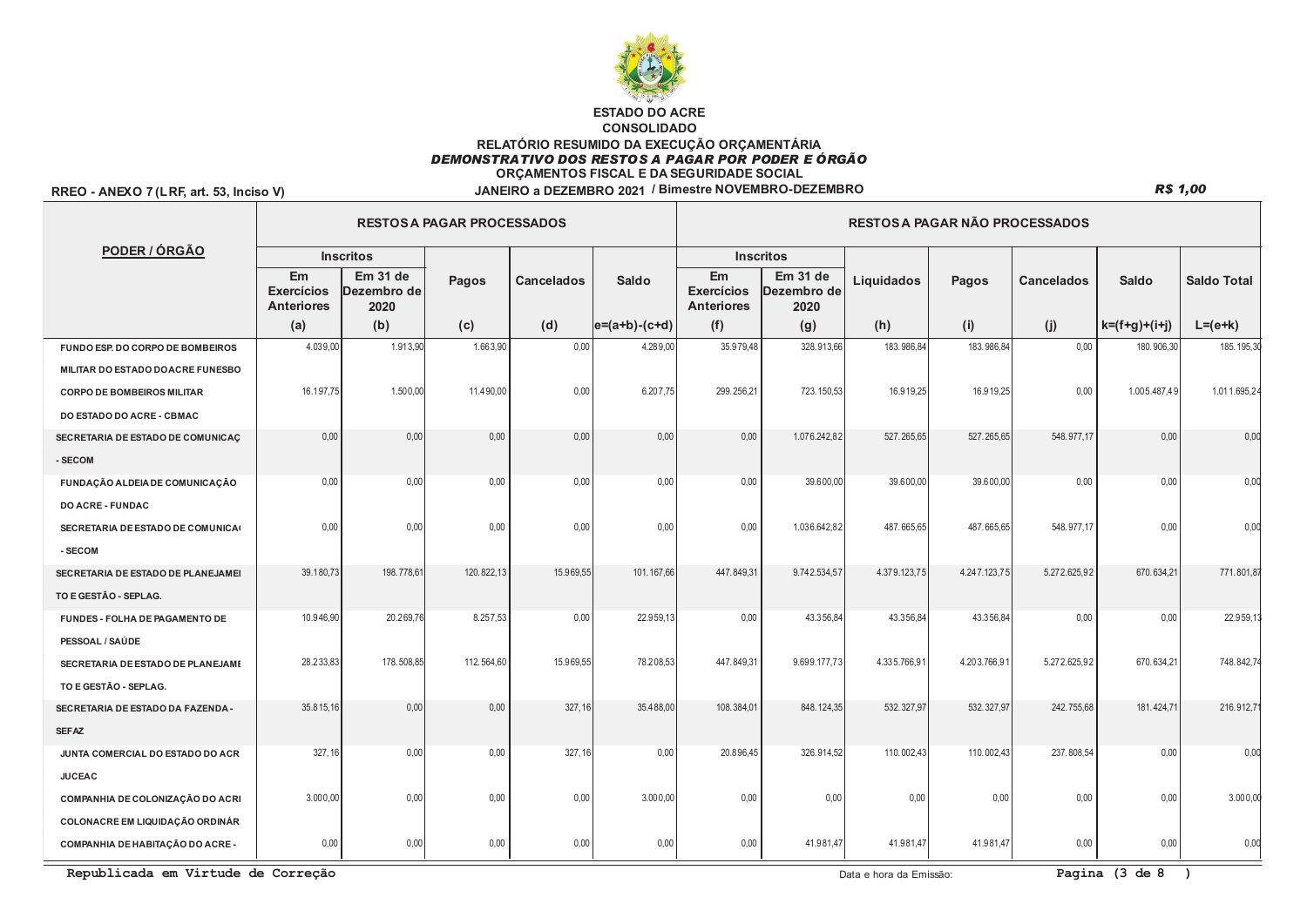

## RREO - ANEXO 7 (LRF, art. 53, Inciso V)

|                                           |                                              |                                 | <b>RESTOS A PAGAR PROCESSADOS</b> |                   |                   | RESTOS A PAGAR NÃO PROCESSADOS               |                                 |               |               |                   |                 |                    |  |
|-------------------------------------------|----------------------------------------------|---------------------------------|-----------------------------------|-------------------|-------------------|----------------------------------------------|---------------------------------|---------------|---------------|-------------------|-----------------|--------------------|--|
| PODER / ÓRGÃO                             |                                              | <b>Inscritos</b>                |                                   |                   |                   |                                              | <b>Inscritos</b>                |               |               |                   |                 |                    |  |
|                                           | Em<br><b>Exercícios</b><br><b>Anteriores</b> | Em 31 de<br>Dezembro de<br>2020 | Pagos                             | <b>Cancelados</b> | Saldo             | Em<br><b>Exercícios</b><br><b>Anteriores</b> | Em 31 de<br>Dezembro de<br>2020 | Liquidados    | Pagos         | <b>Cancelados</b> | <b>Saldo</b>    | <b>Saldo Total</b> |  |
|                                           | (a)                                          | (b)                             | (c)                               | (d)               | $ e=(a+b)-(c+d) $ | (f)                                          | (g)                             | (h)           | (i)           | (j)               | $k=(f+g)+(i+j)$ | $L = (e+k)$        |  |
| <b>COHAB/ACRE</b>                         |                                              |                                 |                                   |                   |                   |                                              |                                 |               |               |                   |                 |                    |  |
| EMPRESA DE PROCESSAMENTO DE DAD           | 16.700,00                                    | 0,00                            | 0.00                              | 0.00              | 16.700,00         | 0.00                                         | 0,00                            | 0,00          | 0,00          | 0,00              | 0.00            | 16.700,00          |  |
| <b>ACREDATA</b>                           |                                              |                                 |                                   |                   |                   |                                              |                                 |               |               |                   |                 |                    |  |
| <b>COMPANHIA INDUSTRIAL DE LATICÍNIOS</b> | 15.300,00                                    | 0,00                            | 0,00                              | 0.00              | 15.300,00         | 0.00                                         | 3.008,72                        | 0,00          | 0,00          | 0,00              | 3.008,72        | 18.308,72          |  |
| <b>DO ACRE - CILA</b>                     |                                              |                                 |                                   |                   |                   |                                              |                                 |               |               |                   |                 |                    |  |
| SECRETARIA DE ESTADO DA FAZENDA-          | 488,00                                       | 0.00                            | 0.00                              | 0.00              | 488.00            | 87.487.56                                    | 476.219.64                      | 380.344.07    | 380.344.07    | 4.947.14          | 178.415.99      | 178.903,99         |  |
| <b>SEFAZ</b>                              |                                              |                                 |                                   |                   |                   |                                              |                                 |               |               |                   |                 |                    |  |
| SECRETARIA DE ESTADO DA EDUCAÇÃO          | 24.833.120,18                                | 662.167,24                      | 1.776.082,93                      | 0.00              | 23.719.204,49     | 27.584.915,55                                | 136.296.527,19                  | 38.134.479,50 | 34.059.600,79 | 0,00              | 129.821.841,95  | 153.541.046,44     |  |
| <b>CULTURA E ESPORTES - SEE</b>           |                                              |                                 |                                   |                   |                   |                                              |                                 |               |               |                   |                 |                    |  |
| INSTITUTO ESTADUAL DE EDUCAÇÃO            | 460.013,44                                   | 189.418,00                      | 0.00                              | 0.00              | 649.431.44        | 51.266.66                                    | 158.978.12                      | 157.244.96    | 157, 244, 96  | 0.00              | 52.999.82       | 702.431,26         |  |
| PROFISSIONAL E TECNOLÓGICA - IEPTEC       |                                              |                                 |                                   |                   |                   |                                              |                                 |               |               |                   |                 |                    |  |
| <b>FUNDAÇÃO DE CULTURA E COMUNICAÇ</b>    | 172.503,98                                   | 365.352,54                      | 339.352,53                        | 0,00              | 198.503,99        | 783.950,95                                   | 429.087,31                      | 409.717,77    | 409.717,77    | 0,00              | 803.320,49      | 1.001.824,48       |  |
| <b>ELIAS MANSOUR - FEM</b>                |                                              |                                 |                                   |                   |                   |                                              |                                 |               |               |                   |                 |                    |  |
| FUNDO DE MANUTENÇÃO E DESENVOLV           | 92.772,36                                    | 10.063,47                       | 7.283,92                          | 0,00              | 95.551,91         | 7.564.251,70                                 | 16.225.974,28                   | 3.779.887,70  | 3.771.168,99  | 0,00              | 20.019.056,99   | 20.1 14.608, 9     |  |
| MENTO DA EDUCAÇÃO BÁSICA - FUNDE          |                                              |                                 |                                   |                   |                   |                                              |                                 |               |               |                   |                 |                    |  |
| FUNDO ESTADUAL DE FOMENTO À CULT          | 20.000,00                                    | 0,00                            | 0,00                              | 0,00              | 20.000,00         | 630,77                                       | 0,00                            | 0,00          | 0,00          | 0,00              | 630,77          | 20.630,7           |  |
| - FUNCULTURA                              |                                              |                                 |                                   |                   |                   |                                              |                                 |               |               |                   |                 |                    |  |
| SECRETARIA DE ESTADO DA EDUCAÇÃO          | 24.087.830,40                                | 97.333,23                       | 1.429.446,48                      | 0.00              | 22.755.717,15     | 19.184.815,47                                | 119.482.487,48                  | 33.787.629,07 | 29.721.469,07 | 0.00              | 108.945.833,88  | 131.701.551,03     |  |
| <b>CULTURA E ESPORTES - SEE</b>           |                                              |                                 |                                   |                   |                   |                                              |                                 |               |               |                   |                 |                    |  |
| SECRETARIA DE ESTADO DA JUSTIÇA E         | 1.588.941.69                                 | 1.319.186,48                    | 2.246.297,99                      | 0.00              | 661.830.18        | 2.711.457.26                                 | 15.257.270.24                   | 11.493.368.33 | 10.117.303.50 | 1.344.576.99      | 6.506.847.01    | 7.168.677.19       |  |
| SEGURANÇA PÚBLICA - SEJUSP.               |                                              |                                 |                                   |                   |                   |                                              |                                 |               |               |                   |                 |                    |  |
| INSTITUTO DE A DM INISTRAÇÃO PENITEN      | 801.523,70                                   | 1.259.631,22                    | 1.447.802,26                      | 0.00              | 613.352,66        | 136.890,24                                   | 8.246.419,70                    | 7.588.907,75  | 6.439.448,96  | 0.00              | 1.943.860,98    | 2.557.213,64       |  |
| <b>CIÁRIA - IAPEN</b>                     |                                              |                                 |                                   |                   |                   |                                              |                                 |               |               |                   |                 |                    |  |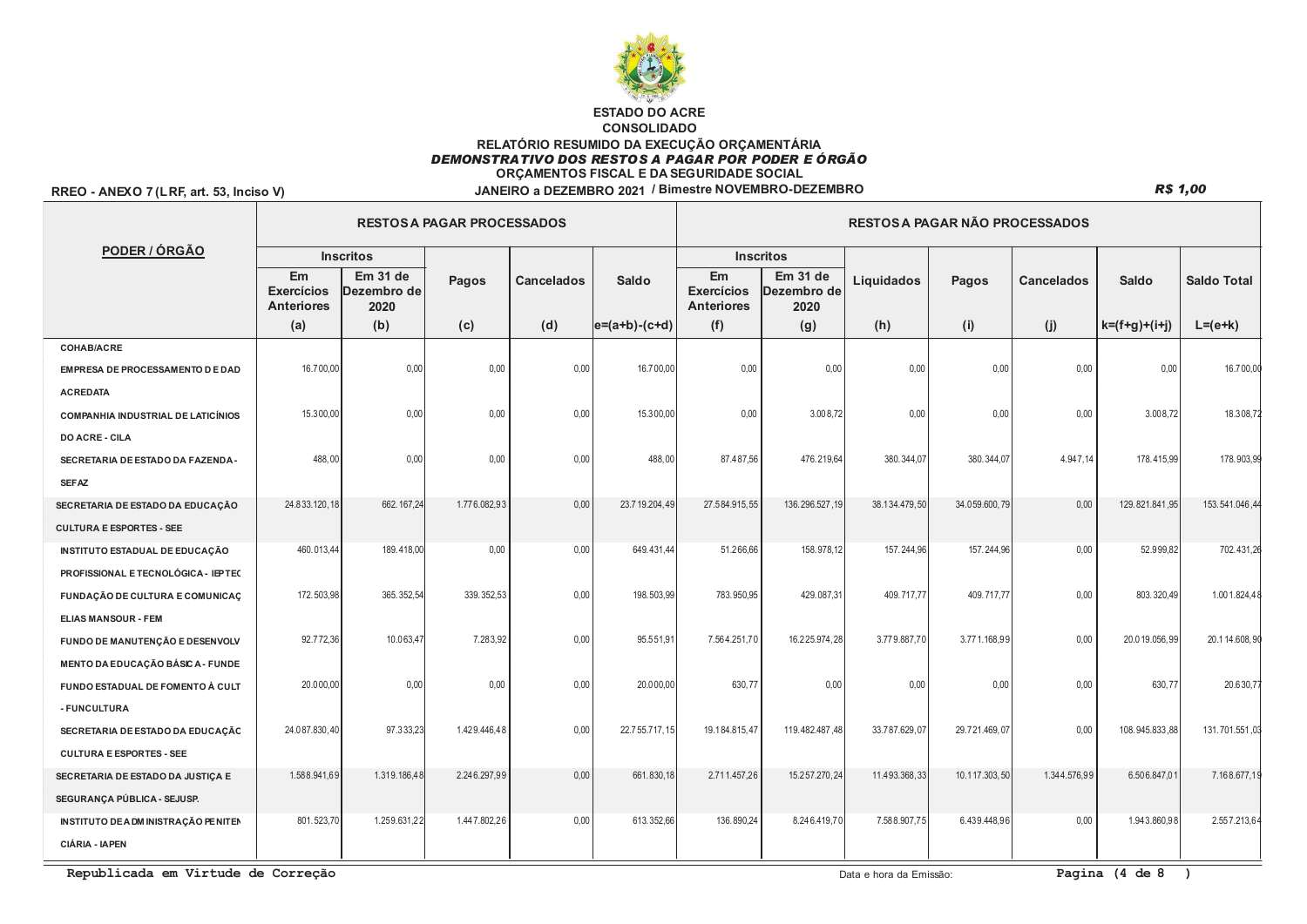

## RREO - ANEXO 7 (LRF, art. 53, Inciso V)

## **R\$ 1,00**

|                                         |                                              |                                 | <b>RESTOS A PAGAR PROCESSADOS</b> |                   |                   | RESTOS A PAGAR NÃO PROCESSADOS               |                                 |               |               |                   |                 |                    |  |  |
|-----------------------------------------|----------------------------------------------|---------------------------------|-----------------------------------|-------------------|-------------------|----------------------------------------------|---------------------------------|---------------|---------------|-------------------|-----------------|--------------------|--|--|
| PODER / ÓRGÃO                           |                                              | <b>Inscritos</b>                |                                   |                   |                   |                                              | <b>Inscritos</b>                |               |               |                   |                 |                    |  |  |
|                                         | Em<br><b>Exercícios</b><br><b>Anteriores</b> | Em 31 de<br>Dezembro de<br>2020 | <b>Pagos</b>                      | <b>Cancelados</b> | Saldo             | Em<br><b>Exercícios</b><br><b>Anteriores</b> | Em 31 de<br>Dezembro de<br>2020 | Liquidados    | Pagos         | <b>Cancelados</b> | <b>Saldo</b>    | <b>Saldo Total</b> |  |  |
|                                         | (a)                                          | (b)                             | (c)                               | (d)               | $ e=(a+b)-(c+d) $ | (f)                                          | (g)                             | (h)           | (i)           | (j)               | $k=(f+g)+(i+j)$ | $L = (e+k)$        |  |  |
| INSTITUTO SÓCIO EDUCATIVO DO ACRE-      | 0,00                                         | 0,00                            | 0,00                              | 0,00              | 0,00              | 10,76                                        | 312.672,16                      | 187.861,00    | 187.861,00    | 55.366,75         | 69.455,17       | 69.455,1           |  |  |
| <b>ISE</b>                              |                                              |                                 |                                   |                   |                   |                                              |                                 |               |               |                   |                 |                    |  |  |
| FUNDO PENITENCIÁRIO DO ESTADO DO        | 669.151,37                                   | 0,00                            | 669.151,37                        | 0,00              | 0,00              | 1.992,80                                     | 375.937,27                      | 271.160,00    | 271.160,00    | 0,00              | 106.770,07      | 106.770,07         |  |  |
| <b>ACRE</b>                             |                                              |                                 |                                   |                   |                   |                                              |                                 |               |               |                   |                 |                    |  |  |
| FUNDO ESTADUAL DE SEGURANÇA PÚB         | 1.230,00                                     | 3.396,90                        | 0,00                              | 0,00              | 4.626,90          | 625.954,64                                   | 2.819.147,07                    | 980.363,68    | 980.363,68    | 694.589,77        | 1.770.148,26    | 1.774.775,1        |  |  |
| - FUNDESEG                              |                                              |                                 |                                   |                   |                   |                                              |                                 |               |               |                   |                 |                    |  |  |
| SECRETARIA DE ESTADO DA JUSTIÇA E       | 117.036,62                                   | 56.158,36                       | 129.344,36                        | 0,00              | 43.850,62         | 1.946.608,82                                 | 3.503.094,04                    | 2.465.075,90  | 2.238.469,86  | 594.620,47        | 2.616.612,53    | 2.660.463,1        |  |  |
| SEGURANÇA PÚBLICA - SEJUSP.             |                                              |                                 |                                   |                   |                   |                                              |                                 |               |               |                   |                 |                    |  |  |
| SECRETARIA DE ESTADO DE MEIO -          | 250.053,96                                   | 225.917,18                      | 294.149,55                        | 0,00              | 181.821.59        | 9.255.900.88                                 | 21.175.758,91                   | 15.082.947,45 | 15.082.947,45 | 0,00              | 15.348.712,34   | 15.530.533,93      |  |  |
| <b>AMBIENTE - SEMA</b>                  |                                              |                                 |                                   |                   |                   |                                              |                                 |               |               |                   |                 |                    |  |  |
| INSTITUTO DE MEIO AM BIEN TE DO ACRE    | 120.601,85                                   | 22.309,17                       | 22.309,17                         | 0,00              | 120.601,85        | 0,00                                         | 0,00                            | 0,00          | 0,00          | 0,00              | 0,00            | 120.601,85         |  |  |
| <b>IMAC</b>                             |                                              |                                 |                                   |                   |                   |                                              |                                 |               |               |                   |                 |                    |  |  |
| <b>INSTITUTO DE MUDANÇAS CLIMÁTICAS</b> | 1.500,00                                     | 0,00                            | 0,00                              | 0,00              | 1.500,00          | 0,00                                         | 0,00                            | 0,00          | 0,00          | 0,00              | 0.00            | 1.500,00           |  |  |
| REGULAÇÃO DOS SERV. AMBIENTAIS - IM     |                                              |                                 |                                   |                   |                   |                                              |                                 |               |               |                   |                 |                    |  |  |
| FUNDO ESTADUAL DE COMANDO E CON         | 23,90                                        | 3.200,00                        | 3.200,00                          | 0,00              | 23,90             | 0.00                                         | 0,00                            | 0,00          | 0,00          | 0,00              | 0,00            | 23,90              |  |  |
| <b>LE AMBIENTAL</b>                     |                                              |                                 |                                   |                   |                   |                                              |                                 |               |               |                   |                 |                    |  |  |
| FUNDO ESTADUAL DE MEIO AMBIENTE E       | 0,00                                         | 0,00                            | 0,00                              | 0,00              | 0,00              | 19.830,83                                    | 0,00                            | 0,00          | 0,00          | 0,00              | 19.830,83       | 19.830,83          |  |  |
| <b>FLORESTAS</b>                        |                                              |                                 |                                   |                   |                   |                                              |                                 |               |               |                   |                 |                    |  |  |
| SECRETARIA DE ESTADO DE MEIO -          | 127.928,21                                   | 200.408,01                      | 268.640,38                        | 0,00              | 59.695,84         | 9.236.070,05                                 | 21.175.758.91                   | 15.082.947,45 | 15.082.947,45 | 0.00              | 15.328.881,51   | 15.388.577,35      |  |  |
| <b>AMBIENTE - SEMA</b>                  |                                              |                                 |                                   |                   |                   |                                              |                                 |               |               |                   |                 |                    |  |  |
| SECRETARIA DE ESTADO DE SAÚDE -         | 5.102.867,12                                 | 29.943.212, 15                  | 29.964.933,67                     | 0,00              | 5.081.145,60      | 22.395.930,12                                | 39.493.938,37                   | 19.504.122,61 | 19.230.554,58 | 1.199.500,76      | 41.459.813,15   | 46.540.958,7       |  |  |
| <b>SESACRE</b>                          |                                              |                                 |                                   |                   |                   |                                              |                                 |               |               |                   |                 |                    |  |  |
| FUNDAÇÃO HOSPITAL ESTADUAL DO AC        | 3.327.685,89                                 | 3.262.600,80                    | 3.619.855,50                      | 0,00              | 2.970.431,19      | 2.320.017,35                                 | 5.689.563,49                    | 3.496.135,38  | 3.496.135,38  | 1.141.055,00      | 3.372.390,46    | 6.342.821,65       |  |  |

Republicada em Virtude de Correção

Data e hora da Emissão: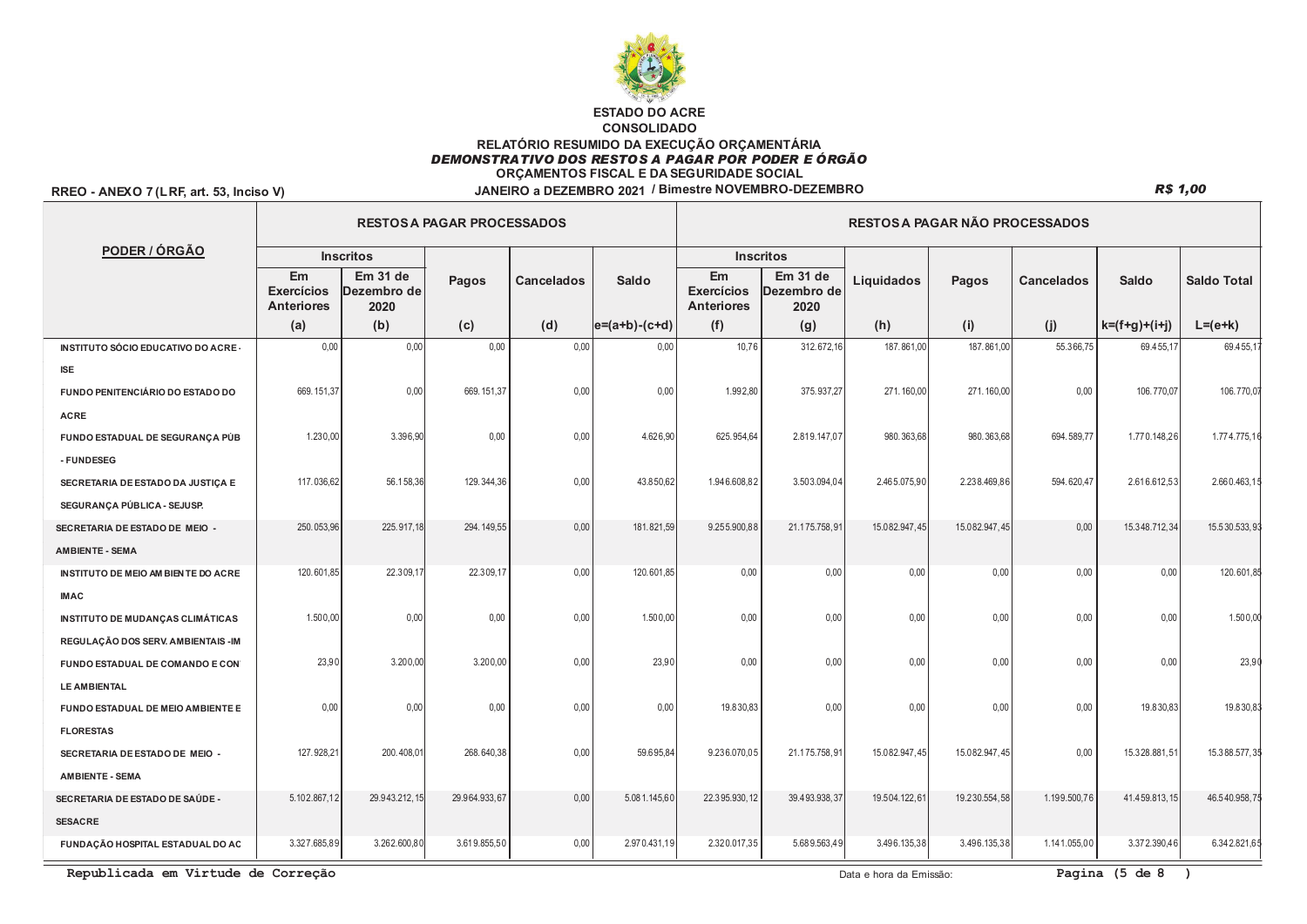

## RREO - ANEXO 7 (LRF, art. 53, Inciso V)

|                                         |                                              |                                 | <b>RESTOS A PAGAR PROCESSADOS</b> |            |                   | RESTOS A PAGAR NÃO PROCESSADOS               |                                 |               |               |                   |                 |                    |  |
|-----------------------------------------|----------------------------------------------|---------------------------------|-----------------------------------|------------|-------------------|----------------------------------------------|---------------------------------|---------------|---------------|-------------------|-----------------|--------------------|--|
| PODER / ÓRGÃO                           |                                              | <b>Inscritos</b>                |                                   |            |                   |                                              | <b>Inscritos</b>                |               |               |                   |                 |                    |  |
|                                         | Em<br><b>Exercícios</b><br><b>Anteriores</b> | Em 31 de<br>Dezembro de<br>2020 | <b>Pagos</b>                      | Cancelados | Saldo             | Em<br><b>Exercícios</b><br><b>Anteriores</b> | Em 31 de<br>Dezembro de<br>2020 | Liquidados    | Pagos         | <b>Cancelados</b> | <b>Saldo</b>    | <b>Saldo Total</b> |  |
|                                         | (a)                                          | (b)                             | (c)                               | (d)        | $ e=(a+b)-(c+d) $ | (f)                                          | (g)                             | (h)           | (i)           | (j)               | $k=(f+g)+(i+j)$ | $L = (e + k)$      |  |
| <b>FUNDHACRE</b>                        |                                              |                                 |                                   |            |                   |                                              |                                 |               |               |                   |                 |                    |  |
| FUNDO ESTADUAL DE SAÚDE - FUNDES        | 1.775.181,23                                 | 26.680.611,35                   | 26.345.078,17                     | 0,00       | 2.110.714,41      | 20.075.912,77                                | 33.804.374,88                   | 16.007.987,23 | 15.734.419,20 | 58.445,76         | 38.087.422,69   | 40.198.137,10      |  |
| SECRETARIA DE ESTADO DE DESENVOLVI      | 261.842,70                                   | 260.967,86                      | 258.172,19                        | 15.252,52  | 249.385,85        | 1.241.890,36                                 | 17.999.383,00                   | 11.018.669,98 | 11.011.908,56 | 5.439.101,97      | 2.790.262,83    | 3.039.648,68       |  |
| <b>MENTO URBANO E REGIONAL - SEDUR</b>  |                                              |                                 |                                   |            |                   |                                              |                                 |               |               |                   |                 |                    |  |
| DEPTO.DE ESTRA.DE RODAGEM, INFRAE:      | 0,00                                         | 0,00                            | 0,00                              | 0,00       | 0,00              | 522.072,47                                   | 7.239.466,29                    | 3.375.985,48  | 3.375.985,48  | 3.768.759,71      | 616.793,57      | 616.793,57         |  |
| HIDROVE AEROPORTUÁRIA - DERACRE         |                                              |                                 |                                   |            |                   |                                              |                                 |               |               |                   |                 |                    |  |
| DEPARTAMENTO ESTADUAL DE ÁGUAS I        | 198.335,93                                   | 253.301,86                      | 250.506,19                        | 0,00       | 201.131,60        | 6.981,82                                     | 7.294.904,20                    | 5.394.386,56  | 5.394.386,56  | 0,00              | 1.907.499,46    | 2.108.631,06       |  |
| SANEAMENTO - DEPASA                     |                                              |                                 |                                   |            |                   |                                              |                                 |               |               |                   |                 |                    |  |
| <b>INSTITUTO DE TERRAS DO ACRE</b>      | 62.754,25                                    | 0,00                            | 0,00                              | 14.500,00  | 48.254,25         | 712.836,07                                   | 697.100,83                      | 508.731,42    | 501.970,00    | 870.998,35        | 36.968,55       | 85.222,80          |  |
| <b>ITERACRE</b>                         |                                              |                                 |                                   |            |                   |                                              |                                 |               |               |                   |                 |                    |  |
| <b>INSTITUTO DE PESOS E MEDIDAS DO</b>  | 392,52                                       | 0,00                            | 0,00                              | 392,52     | 0,00              | 0,00                                         | 0,00                            | 0,00          | 0,00          | 0,00              | 0,00            | 0.00               |  |
| <b>ESTADO DO ACRE - IPEM</b>            |                                              |                                 |                                   |            |                   |                                              |                                 |               |               |                   |                 |                    |  |
| FUNDAÇÃO DE TECNOLOGIA DO ESTADO        | 0,00                                         | 7.666,00                        | 7.666,00                          | 0,00       | 0,00              | 0,00                                         | 0,00                            | 0,00          | 0,00          | 0,00              | 0,00            | 0,00               |  |
| <b>DO ACRE - FUNTAC</b>                 |                                              |                                 |                                   |            |                   |                                              |                                 |               |               |                   |                 |                    |  |
| FUNDAÇÃO DE AMPARO A PESQUISA DO        | 360,00                                       | 0,00                            | 0,00                              | 360,00     | 0,00              | 0,00                                         | 0,00                            | 0,00          | 0,00          | 0,00              | 0,00            | 0.00               |  |
| ESTADO DO ACRE - FAPAC                  |                                              |                                 |                                   |            |                   |                                              |                                 |               |               |                   |                 |                    |  |
| SECRETARIA DE ESTADO DE DESENVOLV       | 0,00                                         | 0,00                            | 0,00                              | 0,00       | 0,00              | 0,00                                         | 2.767.911,68                    | 1.739.566,52  | 1.739.566,52  | 799.343,91        | 229.001,25      | 229.001,25         |  |
| <b>MENTO URBANO E REGIONAL - SEDUR</b>  |                                              |                                 |                                   |            |                   |                                              |                                 |               |               |                   |                 |                    |  |
| SECRETARIA DE ESTADO DE PRODUÇÃO        | 739.316,18                                   | 8.143,92                        | 8.143,92                          | 1.648,35   | 737.667,83        | 11.774.318,91                                | 13.668.969,49                   | 8.440.049,69  | 7.512.074,38  | 7.892.851,98      | 10.038.362,04   | 10.776.029,87      |  |
| E AGRONEGÓCIO - SEPA                    |                                              |                                 |                                   |            |                   |                                              |                                 |               |               |                   |                 |                    |  |
| INSTITUTO DE DEFESA AGROPECUÁRIA        | 923,60                                       | 6.750,00                        | 6.750,00                          | 923,60     | 0,00              | 0.00                                         | 2.324.212,35                    | 2.232.621,21  | 2.232.621,21  | 91.591,14         | 0,00            | 0,00               |  |
| <b>FLORESTAL - IDAF</b>                 |                                              |                                 |                                   |            |                   |                                              |                                 |               |               |                   |                 |                    |  |
| <b>COMPANHIA DE ARMAZÉNS E ENTREPOS</b> | 1.242,76                                     | 0,00                            | 0,00                              | 0,00       | 1.242,76          | 79.624,45                                    | 0,00                            | 14.634,67     | 909, 36       | 60.524,37         | 18.190,72       | 19.433,48          |  |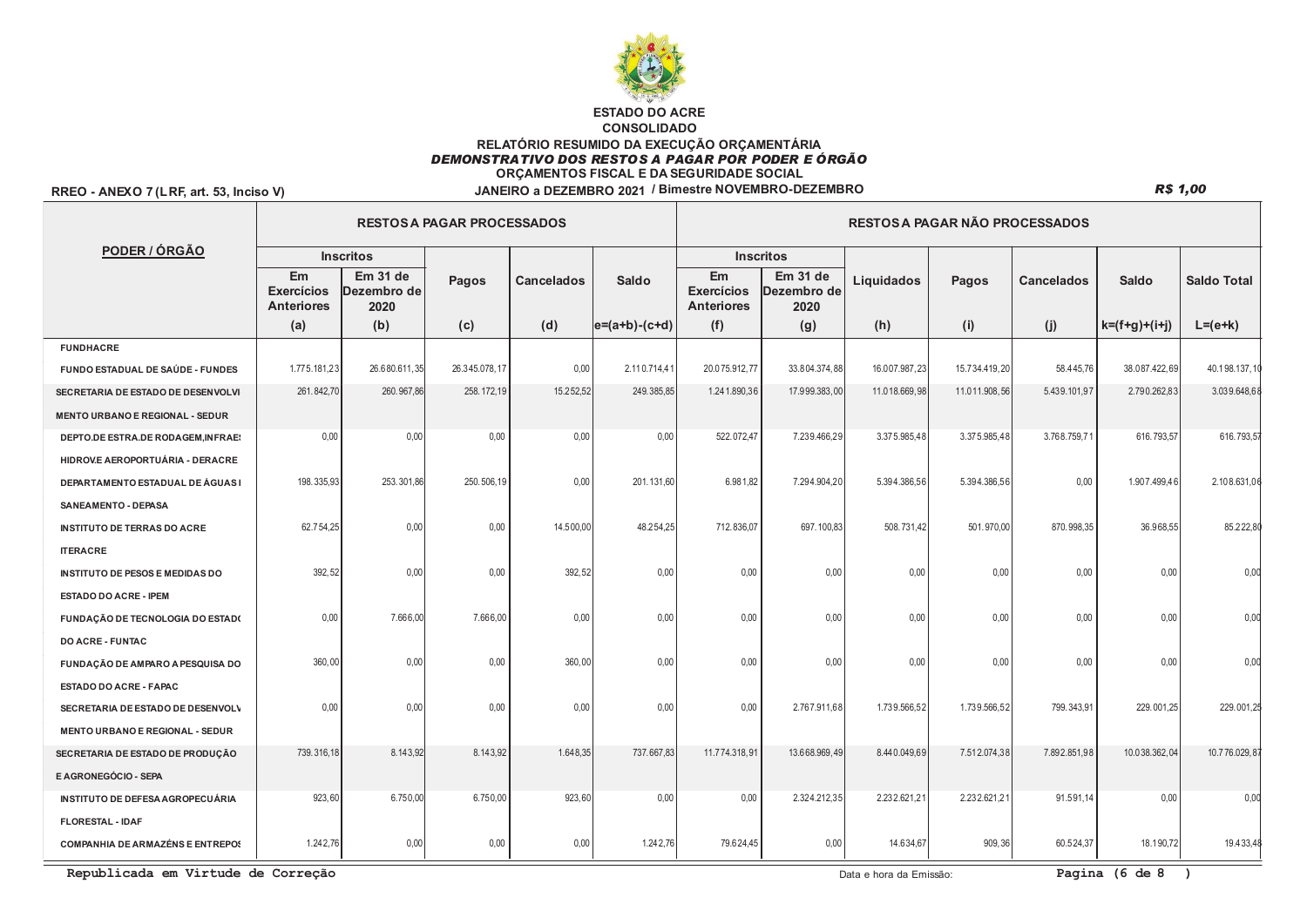

## RREO - ANEXO 7 (LRF, art. 53, Inciso V)

|                                         |                                              |                                 | <b>RESTOS A PAGAR PROCESSADOS</b> |                   |                   | <b>RESTOS A PAGAR NÃO PROCESSADOS</b>        |                                 |               |               |                   |                 |                    |  |  |
|-----------------------------------------|----------------------------------------------|---------------------------------|-----------------------------------|-------------------|-------------------|----------------------------------------------|---------------------------------|---------------|---------------|-------------------|-----------------|--------------------|--|--|
| PODER / ÓRGÃO                           |                                              | <b>Inscritos</b>                |                                   |                   |                   |                                              | <b>Inscritos</b>                |               |               |                   |                 |                    |  |  |
|                                         | Em<br><b>Exercícios</b><br><b>Anteriores</b> | Em 31 de<br>Dezembro de<br>2020 | Pagos                             | <b>Cancelados</b> | Saldo             | Em<br><b>Exercícios</b><br><b>Anteriores</b> | Em 31 de<br>Dezembro de<br>2020 | Liquidados    | Pagos         | <b>Cancelados</b> | Saldo           | <b>Saldo Total</b> |  |  |
|                                         | (a)                                          | (b)                             | (c)                               | (d)               | $ e=(a+b)-(c+d) $ | (f)                                          | (g)                             | (h)           | (i)           | (j)               | $k=(f+g)+(i+j)$ | $L=(e+k)$          |  |  |
| <b>DO ACRE - CAGEACRE</b>               |                                              |                                 |                                   |                   |                   |                                              |                                 |               |               |                   |                 |                    |  |  |
| <b>EMPRESA DE ASSISTÊNCIA TÉCNICA E</b> | 182.201,31                                   | 0,00                            | 0,00                              | 0,00              | 182.201,31        | 423.170,50                                   | 26.368,93                       | 7.488,93      | 7.488,93      | 0,00              | 442.050,50      | 624.251,8          |  |  |
| EXTENSÃO RURAL DO ACRE - EM ATER/A      |                                              |                                 |                                   |                   |                   |                                              |                                 |               |               |                   |                 |                    |  |  |
| FUNDO AGROPECUÁRIO - FUNAGRO            | 724,75                                       | 0,00                            | 0,00                              | 724,75            | 0.00              | 201.453,41                                   | 0,00                            | 0,00          | 0,00          | 201.453.41        | 0,00            | 0.00               |  |  |
| SECRETARIA DE ESTADO DE PRODUÇÃO        | 554.223,76                                   | 1.393,92                        | 1.393,92                          | 0,00              | 554.223,76        | 11.070.070,55                                | 11.318.388,21                   | 6.185.304,88  | 5.271.054,88  | 7.539.283,06      | 9.578.120,82    | 10.132.344,5       |  |  |
| E AGRONEGÓCIO - SEPA                    |                                              |                                 |                                   |                   |                   |                                              |                                 |               |               |                   |                 |                    |  |  |
| SECRETARIA DE ESTADO DE INFRAESTRU      | 1.575.482,39                                 | 266.532,18                      | 266.443,40                        | 88,78             | 1.575.482,39      | 533.794,13                                   | 56.906.830,86                   | 41.852.577,34 | 41.852.577,34 | 15.257.162,92     | 330.884,73      | 1.906.367,1        |  |  |
| TURA E DO DESENVOL. URBANO SEINFRA      |                                              |                                 |                                   |                   |                   |                                              |                                 |               |               |                   |                 |                    |  |  |
| DEPARTAMENTO ESTADUAL DE TRÂNSIT        | 1.575.448,39                                 | 165.960,55                      | 165.960,55                        | 0,00              | 1.575.448,39      | 288.319,66                                   | 1.157.512,81                    | 663.827,64    | 663.827,64    | 696.594,57        | 85.410,26       | 1.660.858,6        |  |  |
| <b>DETRAN</b>                           |                                              |                                 |                                   |                   |                   |                                              |                                 |               |               |                   |                 |                    |  |  |
| <b>COMPANHIA DE SANEAMENTO DO ACRE</b>  | 0,00                                         | 0,00                            | 0,00                              | 0,00              | 0,00              | 15.300,00                                    | 0,00                            | 0,00          | 0,00          | 0.00              | 15.300,00       | 15.300,00          |  |  |
| <b>SANACRE</b>                          |                                              |                                 |                                   |                   |                   |                                              |                                 |               |               |                   |                 |                    |  |  |
| SECRETARIA DE ESTADO DE INFRAESTR       | 34,00                                        | 100.571,63                      | 100.482,85                        | 88,78             | 34,00             | 230.174,47                                   | 55.749.318,05                   | 41.188.749,70 | 41.188.749,70 | 14.560.568,35     | 230.174,47      | 230.208,4          |  |  |
| TURA E DO DESENVOL. URBANO SEINFR       |                                              |                                 |                                   |                   |                   |                                              |                                 |               |               |                   |                 |                    |  |  |
| SECRETARIA DE ESTADO DE EMPREENDE       | 21.672,10                                    | 205.299,20                      | 211.973,14                        | 0,00              | 14.998,16         | 260.001,10                                   | 238.479,53                      | 183.042,19    | 183.042,19    | 0,00              | 315.438,44      | 330.436,60         |  |  |
| <b>DORISMO E TURISMO- SEET</b>          |                                              |                                 |                                   |                   |                   |                                              |                                 |               |               |                   |                 |                    |  |  |
| SECRETARIA DE ESTADO DE EMPREENDI       | 21.672,10                                    | 205.299,20                      | 211.973,14                        | 0,00              | 14.998,16         | 260.001,10                                   | 238.479,53                      | 183.042,19    | 183.042,19    | 0,00              | 315.438,44      | 330.436,60         |  |  |
| DORISMO E TURISMO- SEET                 |                                              |                                 |                                   |                   |                   |                                              |                                 |               |               |                   |                 |                    |  |  |
| SEC. DE ESTADO DE ASSIST. SOCIAL        | 0,00                                         | 175.810,04                      | 173.721,14                        | 2.088,90          | 0,00              | 21.160,00                                    | 2.817.218,51                    | 2.691.729,69  | 2.691.729,69  | 2.055,44          | 144.593,38      | 144.593,3          |  |  |
| DIR.HUMANOS E POL.P/MULH. - SEASDHM     |                                              |                                 |                                   |                   |                   |                                              |                                 |               |               |                   |                 |                    |  |  |
| INSTITUTO DE PROTEÇÃO E DEFESA DO       | 0,00                                         | 175.710,04                      | 173.621,14                        | 2.088,90          | 0,00              | 1.800,00                                     | 202.591,28                      | 202.335,03    | 202.335,03    | 2.055,44          | 0.81            | $0.8^{\circ}$      |  |  |
| <b>CONSUMIDOR DO ACRE - PROCON/AC</b>   |                                              |                                 |                                   |                   |                   |                                              |                                 |               |               |                   |                 |                    |  |  |
| FUNDO DO DIREITO DA CRIANÇA E DO        | 0,00                                         | 0,00                            | 0,00                              | 0,00              | 0,00              | 19.360,00                                    | 0,00                            | 0,00          | 0,00          | 0,00              | 19.360,00       | 19.360,00          |  |  |